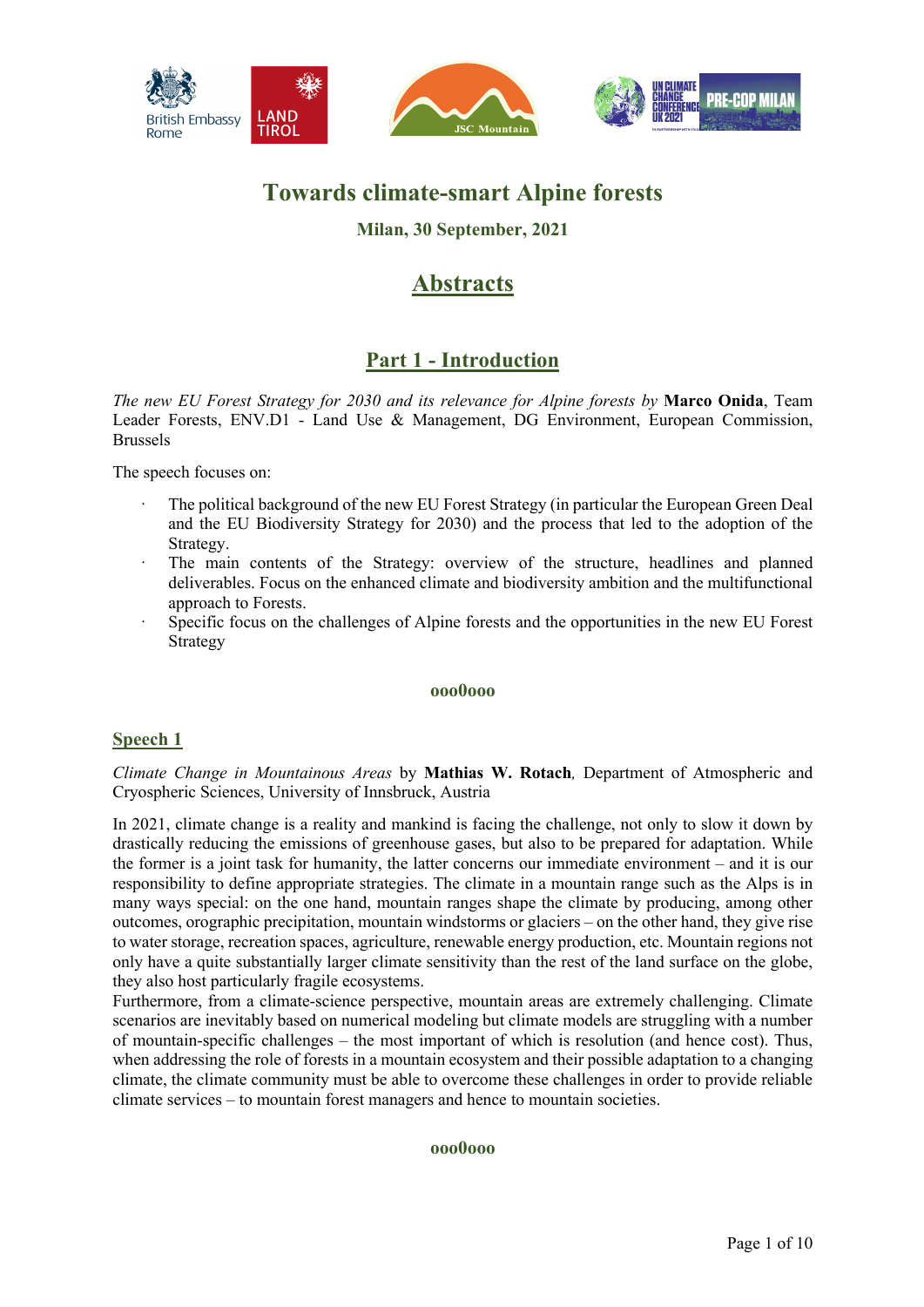





*Mountain forests in a rapidly changing world–why should we worry?* by **Harald Bugmann***,* Forest Ecology, ETH Zurich, Switzerland

Mountain forests cover a disproportionally large fraction of the mountain area and harbour aboveaverage amounts of carbon. At the same time, they provide a large array of further goods and services to humanity, from timber, across biodiversity conservation, to medicinal plants, cultural heritage, and protection from hazards such as avalanches and rockfall.

Forests develop slowly, and the current stand structure typically has a long legacy effect. This contrasts with the increasing rate of climate change and human demands for forest ecosystem goods and services. Is there reason to suspect that such disequilibrium will jeopardise the provision of ecosystem services by mountain forests?

It is intrinsically difficult to study and predict forest dynamics, which operate over long-time scales and large spatial domains. Yet, empirical evidence as well as modeling results suggest that forests are expanding at upper tree-line; at the "trailing" edge of the forest, i.e., in dry areas, there is increasing evidence for accelerating loss of trees and forest cover. Both trends have strong impacts on ecosystem services and human livelihoods.

Within the forested area, climate-induced changes of forest properties are generally slow as long as large-scale disturbances (e.g., insect attacks, wildfires, pests and pathogens) are disregarded. Thus, the stand-scale perspective is not sufficient, but landscape-scale phenomena must be considered. Recent research has greatly expanded our ability to assess disturbance dynamics in a more and more mechanistic way.

I propose that we should indeed worry given the accumulating empirical evidence and model-based simulations of future trajectories of mountain forests. Specifically, we should take scenarios of the future of mountain forests seriously, although not literally.

## **ooo0ooo**

## **Speech 3**

*Silviculture for resilience in mountain environments* by **Kurt Ziegner**, Land Tyrol/Forest Department, Innsbruck, Austria

Currently the mean annual temperature in the Alpine region is two degrees above the long-term average, with worst-case scenarios estimating changes of up to plus four degrees. Climate change leads to drought stress in trees, making them much more susceptible to pests and diseases.

Approximately 40,000 ha of the Tyrolean forests are in so-called "climate-sensitive forest areas", those forests located in dry, and below 1000 m above sea level, areas. These are the first which need to be rejuvenated and converted into mixed forests.

More than 70% of the Tyrolean woods have a protective function, protecting the environment from avalanches, rockfall and erosion. A healthy protective forest is existentially necessary for life in Tyrol. The long-term goal of the action group "Climate-Smart Tyrolean Mountain Forests" is to adapt the Tyrolean forests to climate change. Furthermore, it aims to sensitise society above all to the consequences of climate change for protective forests and the environment. The motto is**: Diversity**  above all! In recent years, many necessary measures have already been initiated. Bundling these activities and promoting focal points in a targeted manner should achieve an even more positive impact on forests.

The benefits for society and forest owners are the long-term protection of the Tyrolean living and economic area from natural hazards and maintaining the profitability of our mountain forests by:

‣ rejuvenating small areas of old forest and bringing in mother trees;

‣ actively reforesting with mixed tree species;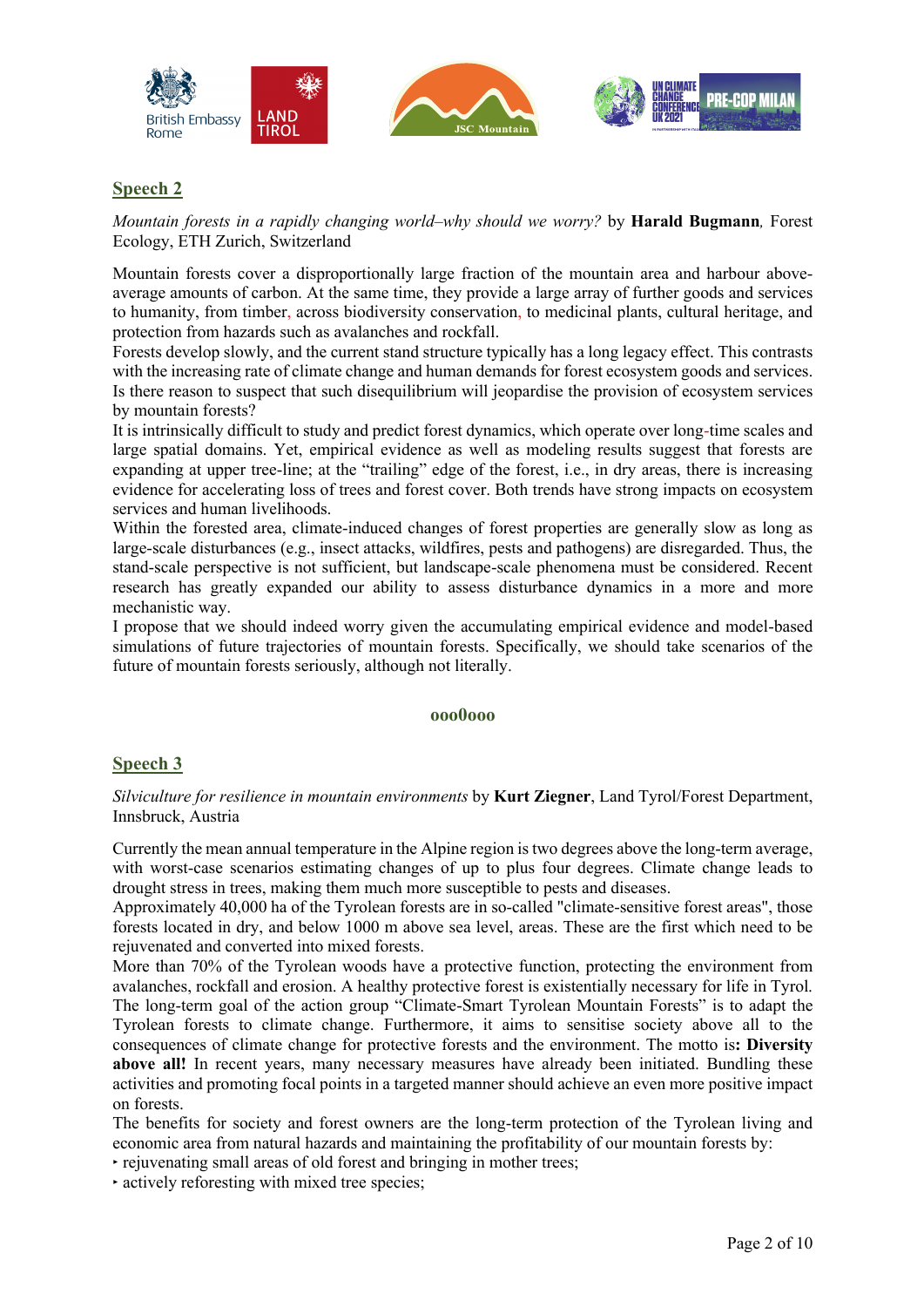





- ‣ strengthening forest maintenance and thinning;
- ‣ offering advanced training courses on professional afforestation and care of mixed forests;
- ‣ specifically funding programmes which provide incentives;
- ‣ increasing public relations and awareness-raising measures;
- ‣ expanding cooperation and networking with natural space partners.

#### **ooo0ooo**

## **Speech 4**

*Natural reproduction and afforestation - Forest reproductive material* by **Christian Annewanter**, Land Tyrol/Forest Department, Innsbruck, Austria

The safeguarding of the genetic diversity of the woods as well as the sustainable management of this "green protective shield" are vital for their survival.

Uncontrolled imports of seeds and plants, as well as the afforestation of locally non-adapted planting material, lead to problems in the long term such as the displacement of native tree populations, mixing or loss of locally adapted genetic structures.

The decisive and critical issue for the artificial rejuvenation of the forest is the choice of reproductive material. Wrong decisions burden future forest development due to inadequate adaptation, lead to higher failures, unsatisfactory growth and susceptibility to biotic and abiotic harmful influences. Since the genetic make-up of the seed and seedlings are not recognisable to the forest managers, reproductive material needs to be marked.

The clear and traceable securing and labeling of the identity of forest reproductive material in Austria is regulated in the Forest Reproductive Material Act.

## **ooo0ooo**

## **Speeches 5, 6 and 7**

## Overview by three panelists - *Soils and erosion in mountain watersheds*

Mountain soils fulfil important ecosystem services in supplying trees with water and nutrients, harbouring an extraordinary diversity of organisms and storing large amounts of carbon. Soils have formed during millennia, but they are at risk due to climatic changes, forest disturbances and exploitive management. In steep mountain areas, soils are particularly vulnerable to loss by erosion and their preservation is therefore of central importance for the sustainable management of forests. Here, we present the role of mountain soils as hot spots for biodiversity, their contribution to carbon sequestration and finally, we discuss how vulnerable mountain soils are to global changes and how they can be managed sustainably.

Forest as a land use should be viewed holistically as a system of plant-soil communities. The condition of the soil is reflected in forest growth, just as forest management is reflected in soil health. As far as forest management is concerned, forest soil and forest plant communities are inextricably linked. Sustainable forest management therefore involves stable, species-rich forest plant communities adapted to climate change and silvicultural practices that, above all, protect forest soils from erosion, compaction by heavy machinery, acidification and contamination. In this way, forests can better fulfil a wide range of ecosystem services, including production, biodiversity, water storage and purification, flood protection and - most importantly from a climate change perspective - a larger and stable carbon sink.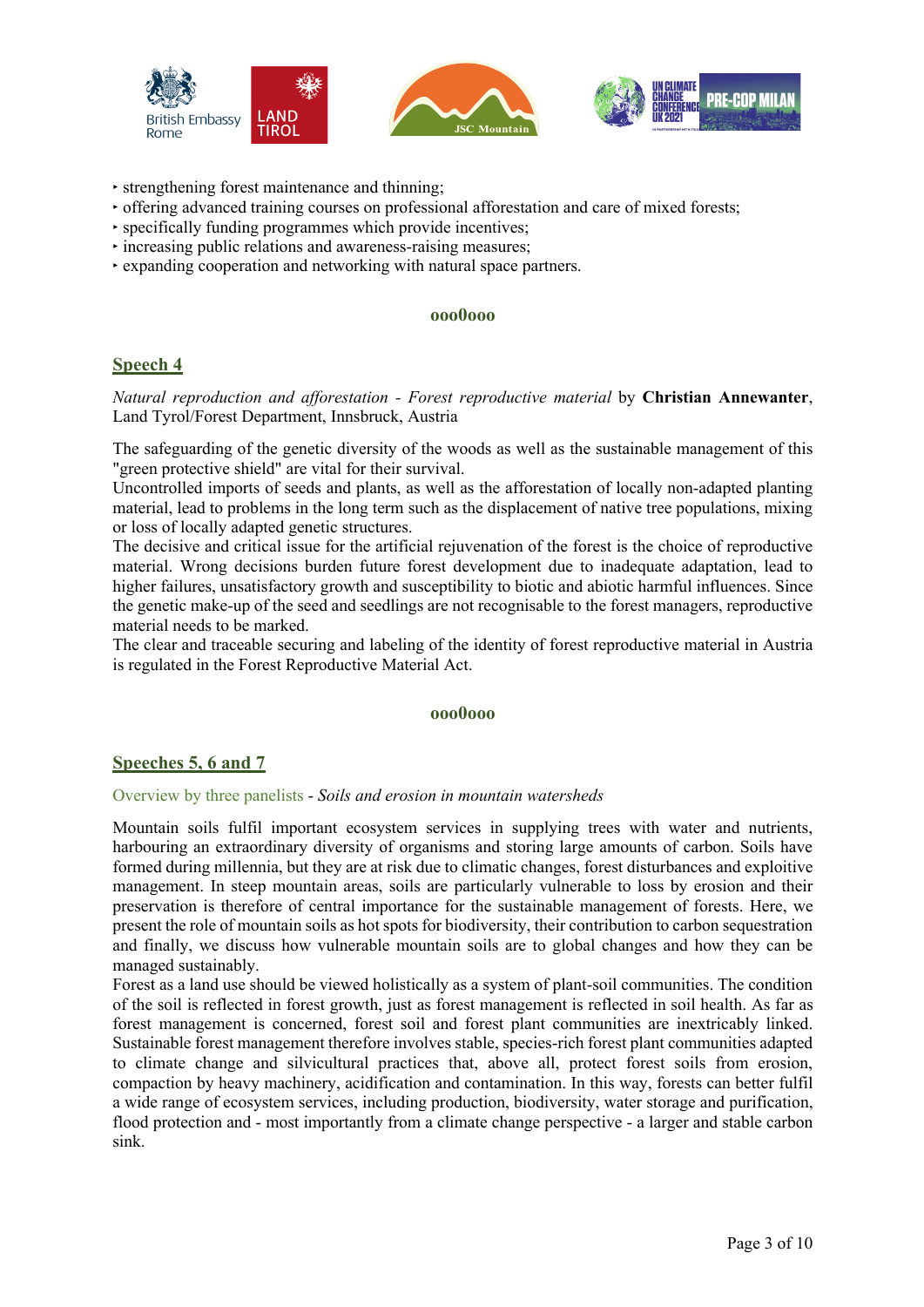

*Mountain soils and their importance for ecosystem services* by **Colin Campbell**, James Hutton Institute, UK

General introduction to soils - Overview of soil properties, soil diversity - Soil ecosystem services: biomass, food fibre, water, biodiversity & soil biodiversity - Role of soils in global climate, soil carbon storage - global soil carbon budget, carbon sink.

## **Speech 6**

*Vulnerability of mountain soils to climate change and disturbances* by **Frank Hagedorn**, Federal Institute for Forest, Snow and Landscape Research, WSL Birmensdorf, Switzerland

Carbon storage in mountain soils: elevational patterns - Vulnerability to climate change and disturbances by windthrow - Risk of soil erosion.

## **Speech 7**

*Towards sustainable management of forests and their soils* by Borut **Vrščaj** - Agricultural institute of Slovenia KIS Lubiana, Slovenia and Aleš **Poljanec** - Slovenia Forest Service.

Inseparable forest & forest soils: holistic approaches – Sustainable-forest and forest soil management - Changing strategies and practices - Strategies and measures to limit soil degradation, especially erosion and soil compaction - Adaptation of forest structure and tree species composition to site conditions, also taking climate change into account - Strategies to safeguard soil and forest ecosystem services.

## **ooo0ooo**

## **Speech 8**

*Drought and bark beetles* by **Sigrid Netherer**, Institute of Forest Entomology, Forest Pathology and Forest Protection, University of Natural Resources and Life Sciences, BOKU Vienna, Austria

Since 1900, mean growing season air temperatures have constantly risen, while climatic water balance, i.e., the difference between precipitation and potential evapotranspiration, has significantly decreased. The year 2018 was characterised by the most severe and long-lasting heat wave and summer drought ever recorded. This "hotter drought" event resulted in increased mortality and severe signs of drought stress such as premature leaf shedding and exceptional low foliar water potentials of main Central European tree species. Impaired physiological recovery of deciduous and conifer trees made them highly vulnerable to secondary damage by fungal pathogens and forest pest insects. A number of bark beetles on Scots pine show the potential of mass outbreaks given warm and dry weather conditions. The Eurasian spruce bark beetle, *Ips typographus*, has been in epidemic phase more or less constantly since the 1990 storm events. The probability of infestation of this aggressive scolytid species increases with the share of Norway spruce, stand age, very low and high stand density. Main drivers of mass outbreaks are temperature conditions, allowing for fast generation development as well as summer drought, as shown in a study conducted for the Austrian Federal Forests. A high proportion of years with two or more bark beetle generations is predicted for the main area of Norway spruce distribution in Europe for the coming decades.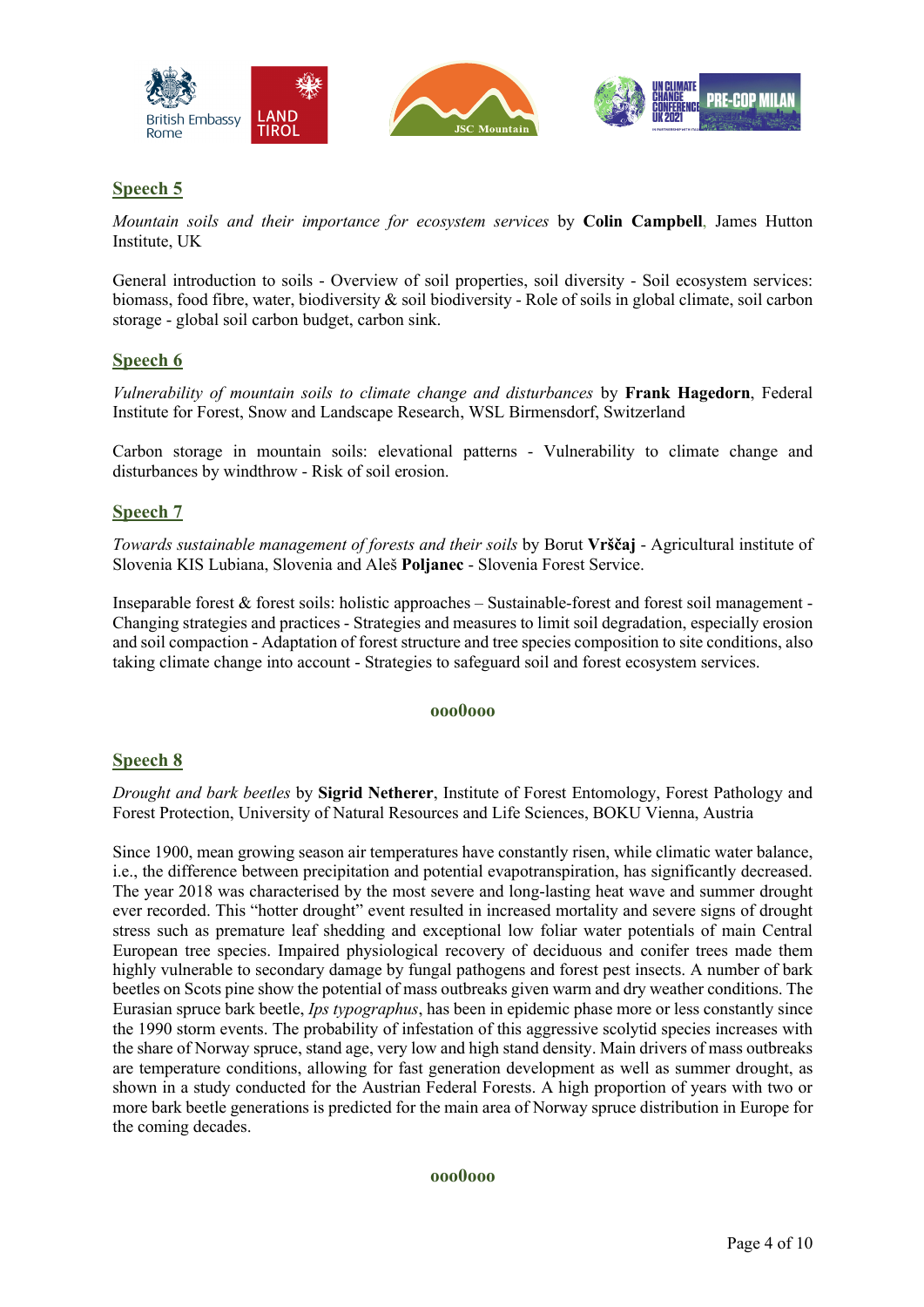





*Diapause and voltinism in the spruce bark beetle 'Ips typographus'* by Martin Schebeck, Nina Dobart, Gregory J. Ragland, Axel Schopf and Christian Stauffer. A research paper presented by **Martin Schebeck**, BOKU, Vienna, Austria.

The bark beetle *Ips typographus* is the most destructive pest in Norway spruce-dominated forests in Europe. It can produce multiple generations per year; this trait contributes to rapid population growth and severe outbreaks. The voltinism (i.e., the number of generations per year) of *I. typographus* is strongly driven by ambient temperature, but also affected by its diapause expression. *Ips typographus*  enters diapause in the adult stage, in order to match its life cycle with fluctuating environmental conditions, characterised by an arrest of development and reproduction, and by an increase in stress resistance, as a response to cold winters; *Ips typographus* enters a facultative, photoperiod-regulated diapause. Moreover, it expresses an obligate diapause that is independent of photoperiodic induction. The diapause phenotype affects the beetle's voltinism, as obligate diapausing individuals establish only one generation per year. Intraspecific variation for diapause expression most likely is an adaptation to synchronize life cycles with ambient conditions across the species' range. As the diapause phenotype influences *I. typographus* voltinism, our findings form the basis for understanding outbreak patterns. Finally, the effects of climate change on diapause and voltinism under altering environmental conditions in mountainous regions are discussed.

## **ooo0ooo**

## **Speech 10**

*The role of bacteria and fungi in the population dynamics of the European spruce bark beetle* by Hannes Schuler, Jessica Dittmer, Moussa Abdelhameed, Patrizia Elena Vannucchi, Martin Schebeck, Massimo Faccoli, Andrea Battisti and Christian Stauffer. A research paper presented by **Hannes Schuler**, Freie Universität Bozen, Italy

The European spruce bark beetle *Ips typographus* is the most important forest pest in Europe. In autumn 2018, the storm 'Vaia' caused severe damage to spruce forests in the Alpe-Adria region. In addition, heavy snowfalls caused further damage in autumn 2019 and winter 2020. These affected areas provided ideal conditions for the development and population growth of *I. typographus,* leading to enormous ecological and economic damage in the region.

Bacteria and fungi associated with *I. typographus* can significantly affect the aggressiveness of the beetle, as they help to overcome tree defenses or are involved in pheromone production. Moreover, they might provide nutrients and detoxify host defense chemicals. Therefore, the existence of microorganisms is a substantial factor influencing the biology and behaviour of this important pest species. Moreover, environmental conditions, and especially climate change, besides acting directly on the beetles, might impact also the composition and structure of their microbiome and therefore indirectly affect beetle fitness and outbreak dynamics.

Here we provide new insights into the association of *I. typographus* with symbiotic bacteria and fungi and present their role in the current dynamics of bark beetles and their distribution in the Dolomites.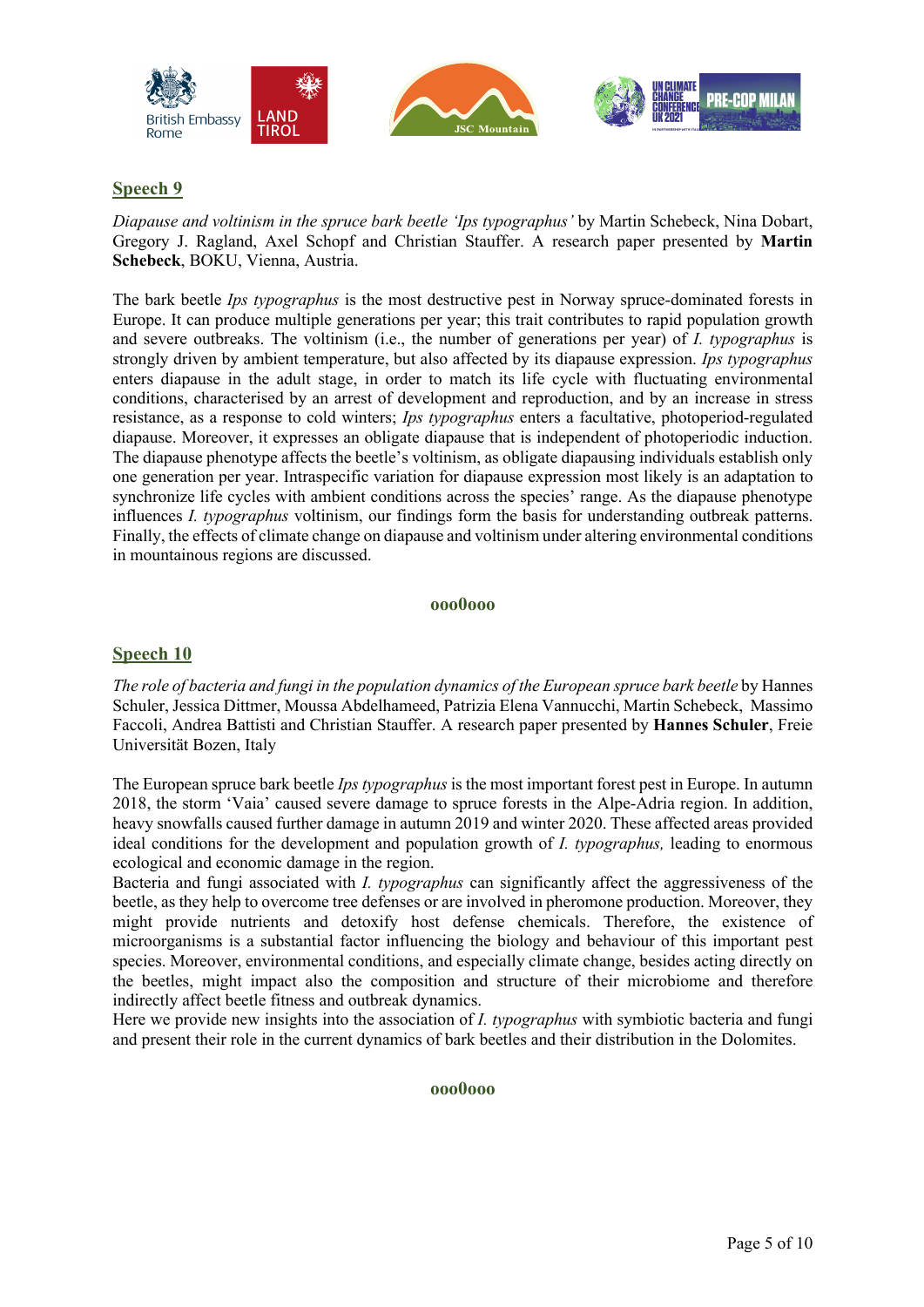

# **Part 2 - Introduction**

*The contribution of the forest sector to climate change mitigation: challenges and trade-offs* by **Giacomo Grassi**, Scientific officer, project leader**,** Joint Research Centre, Directorate D – Sustainable Resources – Bio-Economy Unit, European Commission, Brussels

Within the EU's plan to reach climate neutrality in 2050, the importance of the forest CO2 sink will increase over time. However, forests can deliver more than just the CO2 sink: a wise use of wood products may also help fight climate change. Open questions remain and trigger a polarised debate. What is better for the climate: should forests be harvested more or less? Should wood be used in energy or in construction? This talk discusses trade-offs among different options and the challenge to reconcile mitigation and adaptation in order to achieve resilient and multifunctional forests.

## **ooo0ooo**

## **Speech 11**

*Regole d'Ampezzo collective property woodlands* by **Michele Da Pozzo**, Regole d'Ampezzo, Ampezzo Dolomites Natural Park, Italy

The *Regole d'Ampezzo* are a collective property, that, for centuries, have managed 15,400 hectares of forestry-farming assets in the Ampezzo Dolomites. The main purpose of the *Regole* woods is currently landscape-environmental, as half of them are attributed to the Regional Natural Park and visited every year by millions of hikers. 6,400 hectares of the total extension are considered in the management plan as production and landscape woods, with annual felling of about 1 m3 / ha / year on average; 2,100 hectares are protection forests. Fertility is scarce and the annual felling is still less than the annual increment. The average felling cycle in a single forest unit is between 12 and 18 years.

The woods are mixed, uneven-aged and multi-layered, with six main building species; the articulated structure is the result of centuries of management with selection systems, aimed at obtaining high quality assortments, satisfying, firstly, the primary needs of the local community, and secondly, commercial objectives that complete the economic cycle of the forestry chain. On many sides of the Ampezzo valley, especially in recent years, the hydrogeological stabilisation function of the protection forests has also been of fundamental importance.

In addition to their extraordinary landscape and naturalistic qualities, these woods in fact perform diversified functions, are rich in biodiversity and deadwood and are, on average, rather aged, also due to low growth rates. They produce good quality assortments and unique environmental and tourism services. They have also proved to be rather resilient to climate change, as they have suffered belowaverage damage compared to those of the north-eastern Alps impacted by storm Vaia, heavy snowfall and bark beetle attacks.

## **ooo0ooo**

## **Speech 12**

*Managing for complexity: sustaining Ecosystem services in a context of climate change* by **Emanuele Lingua**, Department TESAF, University of Padua, Italy

Mountain forests provide several ecosystem services, and, in the last few decades, some of them have been considered of greater importance compared to their productive function. The multifunctional management of forest stands calls for a comprehensive approach in order to implement interventions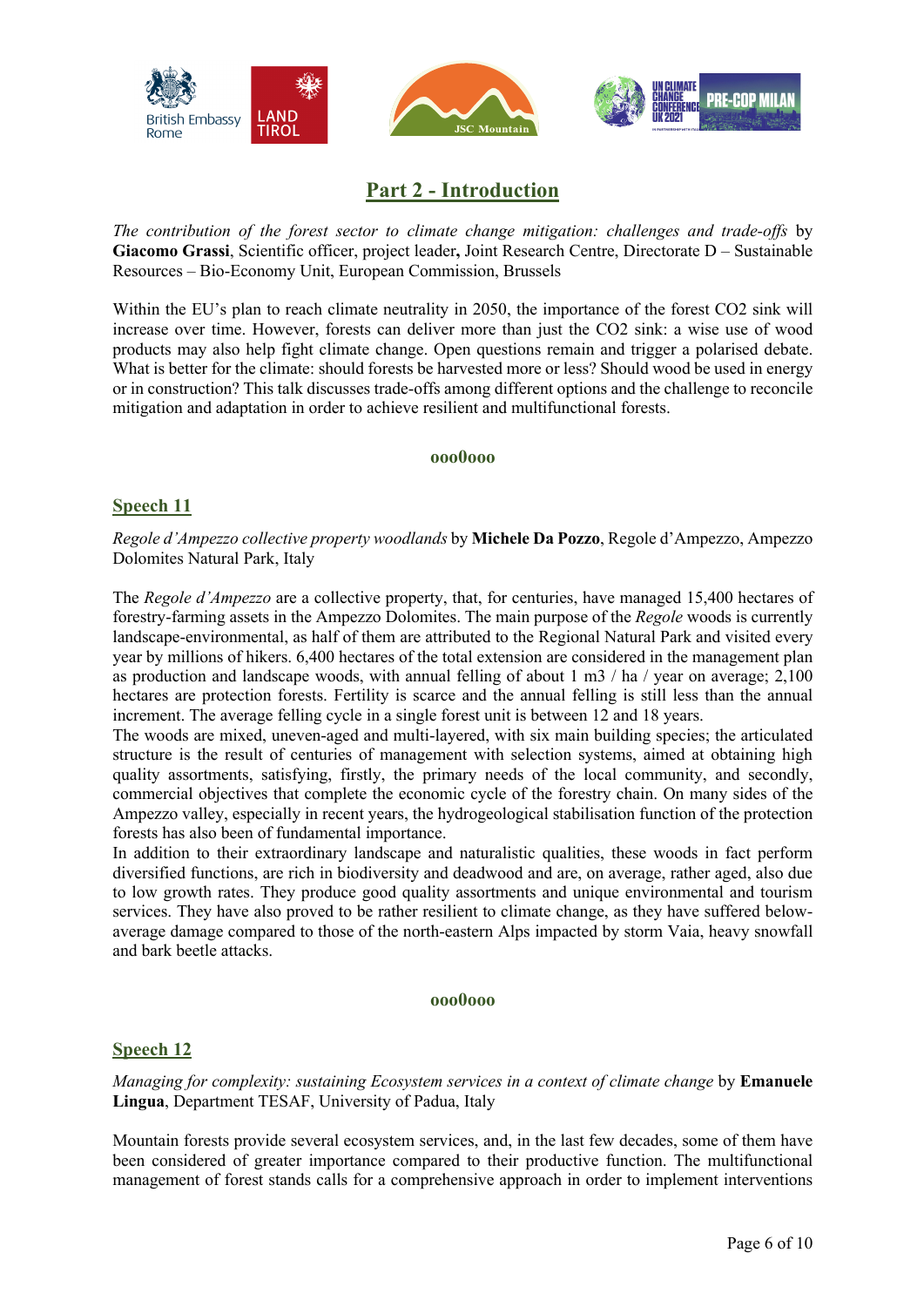

for achieving the different goals. Today's challenge is to sustain timber production while maintaining or enhancing the biodiversity, protective function, aesthetic and recreational value of managed stands. In a context of climate change and natural disturbance regime alterations, new silvicultural approaches should be implemented and old (local) good practices rehabilitated.

#### **ooo0ooo**

## **Speech 13**

*Managing conservation conflicts: a vital component to tackle the climate crisis* by **Chris R J Pollard**, Forest Research, Northern Research Station, Midlothian, Scotland, UK

Expanding realisation of human-mediated impacts on planetary systems has increased tensions between building social foundations for living a good life (such as social equality, clean water, food security, peace, and livelihoods) and limiting processes which cross planetary boundaries (such as biodiversity loss, climate change, and land conversion). Decision-making will inevitably involve trade-offs between varied individual and societal objectives including biodiversity conservation, carbon sequestration, food production, housing, and energy production. A vital area requiring action is land use. In the UK for example, efforts include new government set targets to increase both total tree cover and the percentage of land in protected areas. Disagreements about how to achieve these targets specifically and other conservation aims more generally can descend into conflict, where parties disagree about management objectives and, at least, one party asserts, or is perceived to assert, its interests at the expense of another. Conflicts can slow or stop crucial actions required to meet environmental targets, and stifle the cooperation needed to tackle complex climate and biodiversity crises. Here I discuss what we can learn from instances of conservation conflict and the efforts for its management, to tackle the current and future trade-offs facing Europe in a time of climate crisis.

## **ooo0ooo**

## **Speech 14**

*Building resilient mountains and mountain food systems* by **Rosalaura Romeo**, Mountain Partnership Secretariat, FAO

Mountain people globally face high rates of food insecurity and malnutrition. As of 2017, one in two rural mountain people in developing countries lived in areas where the local food availability risked falling below the minimum threshold to ensure healthy lives.

Protecting mountains through sustainable food systems is a prerequisite to lift mountain communities out of food insecurity and marginalisation.

Agriculture and food production are important economic and development drivers in mountain areas, where six out of ten people live in rural areas. They contribute to sustaining the livelihoods of 1.1 billion people living in the mountains as well as those in the lowlands who depend on healthy mountain ecosystems for freshwater and the conservation of biodiversity.

Farming, according to agroecological principles as well as maintaining traditional and indigenous agricultural knowledge, increases the resilience of mountain agroecosystems and supports the stability of local food production.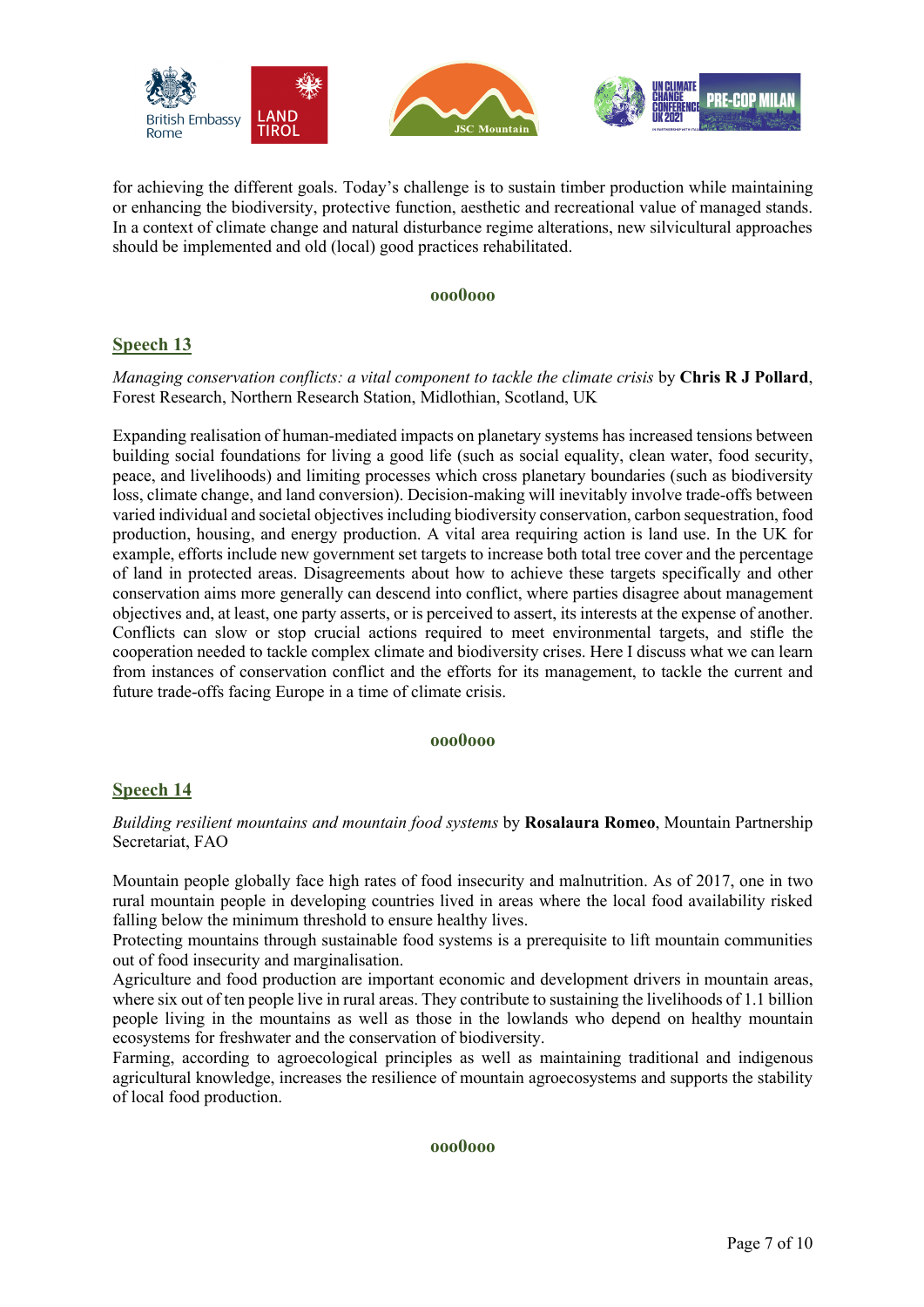

*Risk to mountain forest Ecosystem services due to natural disturbances* by **Ana Stritih**, Planning of Landscape and Urban Systems, ETH Zurich, Switzerland

Mountain forests are experiencing an increasing rate of natural disturbances, including severe windthrow events, forest fires and bark beetle outbreaks. Homogeneous spruce forests that developed during the 20th century on former agricultural land are particularly susceptible to these extreme events, and management interventions in these forests can even increase the risk of a severe disturbance. These disturbances affect not only wood production and carbon sequestration, but also other ecosystem services provided by mountain forests, such as protection from natural hazards. To better cope with these risks and prioritise areas for management, it is important to understand how these ecosystem services are distributed in space. Increasingly available Earth Observation data can help us model and map ecosystem services as well as the risks due to natural disturbances.

#### **ooo0ooo**

## **Speech 16**

*Wrap up - Policy framework and sustaining of Ecosystem services* by **Giorgio Vacchiano**, Department of Agricultural and Environmental Sciences, Milan State University, Italy

The talk summarises the existing EU framework on forest management for climate mitigation and adaptation, starting from recent and upcoming documents from the Green Deal package, such as the EU forest strategy, the Biodiversity strategy, the LULUCF regulation and the Fit for 55 climate package. I highlight pathways and opportunities to increase forest resistance and resilience to climate change, manage forest carbon sinks, and improve ecosystem services provided by forests such as hydrogeologic protection. Finally, I describe markets for carbon credits and other ecosystem services, and the current regulatory framework available to generate them for public and private stakeholders

## **ooo0ooo**

## **Speech 17**

*Remote detection of spruce bark beetle infestations in the Italian Alps* by Aurora Bozzini and Massimo Faccoli, Department of Agronomy, Food, Natural Resources, Animals and the Environment, University of Padua, Italy. Research paper presented by **Aurora Bozzini**.

As previously mentioned, the European spruce bark beetle (*Ips typographus*) is the most important pest affecting Norway spruce in Europe. Mass outbreaks of this insect often occur after abiotic disturbances, such as the storms and snowfalls that took place in autumn 2018, 2019 and 2020 throughout the Alps, which created ideal conditions for the quick growth of pest populations. Extreme events are solicited by climate change, which also impacts bark beetle biology and the whole forest ecosystem. Developing effective monitoring systems and management strategies to contain *I. typographus* infestations is therefore essential for preserving spruce forests. Remote sensing techniques can be valid tools to detect promptly new bark beetle infestations and their spatial distribution as well as to locate those areas most susceptible to new future colonisations.

Within the Interreg project "DolomIps", we are exploring the potential of satellite imagery analysis to locate and assess sites with tree mortality following *I. typographus* infestations. We also investigate the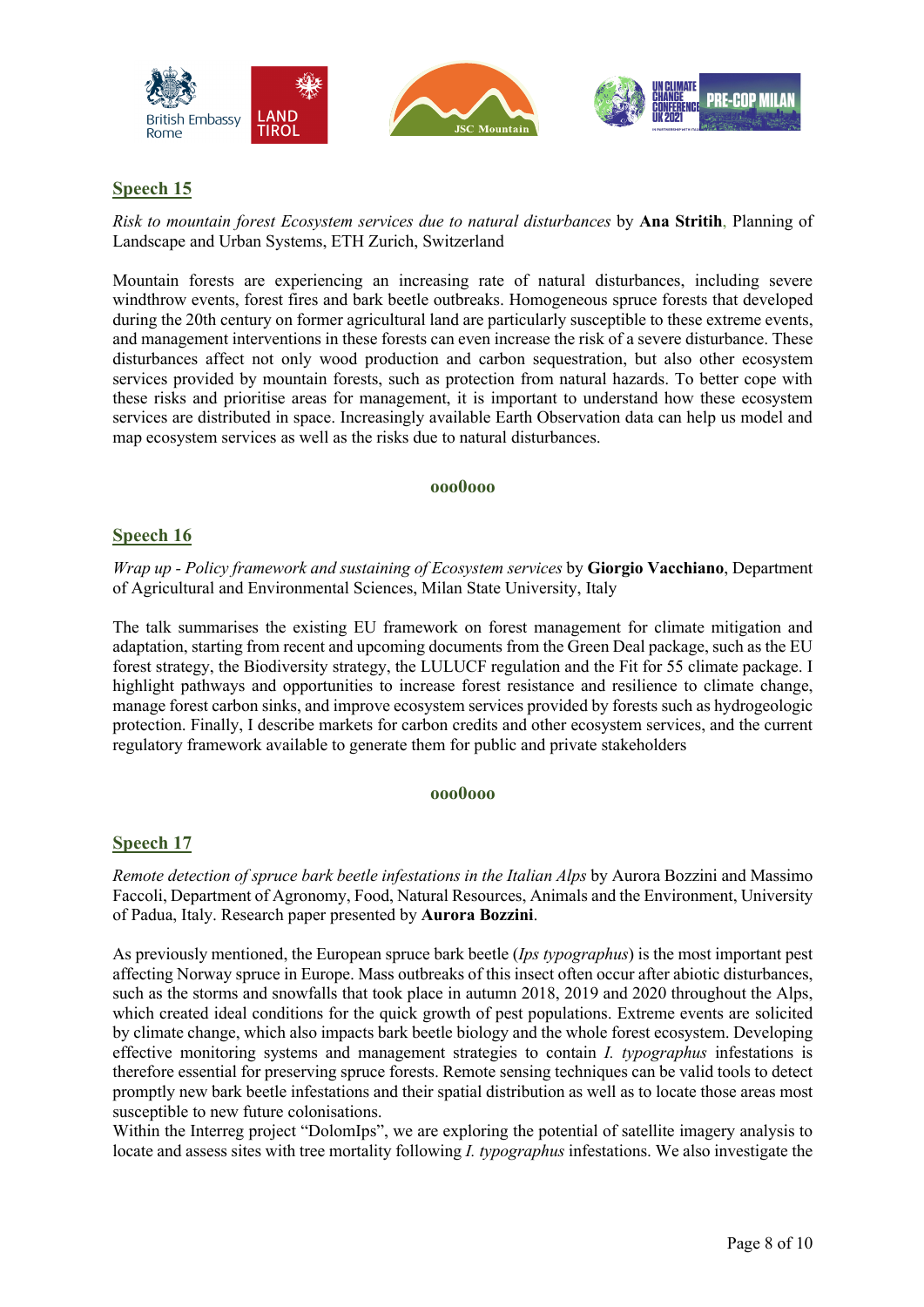

application of this technique in alpine territories and how landscape features can affect the analysis outcome.

The improvement of early-detection methods, together with thorough knowledge of pest biology and ecology, can help develop effective control strategies aimed at preventing large-scale outbreaks mitigating both ecological and economic damage.

## **ooo0ooo**

## **Speech 18**

*Opportunities and limits of Unmanned Aerial Systems ("Drones") for Environmental Monitoring* by **Gernot Paulus**, FH Kärnten - Carinthia University of Applied Sciences, Engineering & IT, Spatial Information Management, Austria

Climate change poses a critical threat to the Alpine ecosystem, resulting in more and more rapid changes in space, time and scale of the biotic and abiotic environment and the related socio-economic structures. Unmanned Aerial Systems (UAS, "Drones") provide a "missing link", in terms of scale, between spaceand airborne remote sensing and ground-based observations for high resolution environmental monitoring. UAS are capable of providing flexible "on-demand" data acquisition for collaborative environmental monitoring, automated change detection, spatial decision support, environmental impact assessment and risk management. Multidimensional spatio-temporal sensor fusion, data integration, machine learning, spatio-temporal analysis and dynamic visualisations are key challenges for developing "all-inclusive" scalable environmental service solutions.

#### **ooo0ooo**

## **Speech 19**

## *The Copernicus EMS Rapid Mapping Service in dealing with the consequences of the "Vaia" storm* by **Lucia Luzietti**, e-Geos, Italy

Since 2012, e-GEOS has provided on-demand tailored Geo-Information mapping and monitoring services based on satellite data, with provision of maps and analytics and is the group leader of the Consortium that is providing the Copernicus EMS Rapid Mapping Service with continuity since the operational phase.

The Copernicus Emergency Management Service (EMS) uses satellite imagery and other geospatial data to provide mapping services to address natural disasters, human-made emergency situations and humanitarian crises throughout the world. In particular, the Rapid Mapping service provides geospatial information, within hours, from its activation in support of emergency management activities immediately following a disaster.

In October 2018, the Rapid Mapping Service was triggered by the Italian Civil Protection (https://emergency.copernicus.eu/mapping/list-of-components/EMSR334) for mapping the damage made by the "Vaia" storm. Indeed, extreme meteorological events are important causes of damage even in the Alpine environment, characterised by strong winds that can damage infrastructures and alter intensively vegetation. The Rapid Mapping service was requested for the same event also in Austria (https://emergency.copernicus.eu/mapping/list-of-components/EMSR340). The aim of both activations was a fast mapping of the affected areas with the identification of the loss of trees cover over a huge area. This quantitative analysis was relevant for understanding the magnitude of the event and for identifying the most impacted areas where the attention of decision makers needed to be focused on immediately after the event.